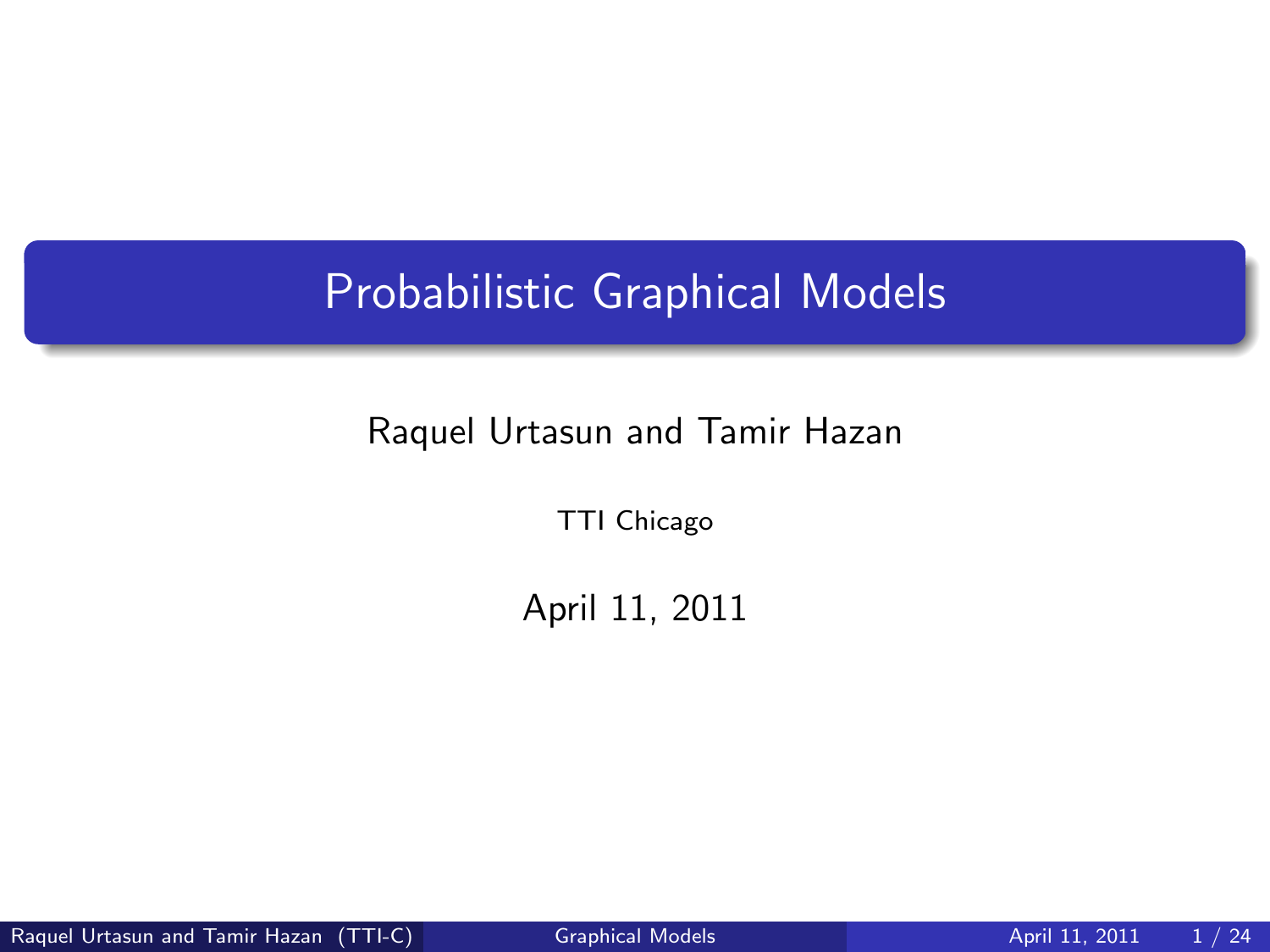- When can I represent perfectly a set of independencies by both a BN and a Markov network?
- This class is the class of undirected chordal graphs
- $\bullet$  Let H be a non-chordal Markov network. Then there is no BN G which is a perfect map for H, i.e.,  $\mathcal{I}(\mathcal{H}) = \mathcal{I}(\mathcal{G})$ .
- Proof: in the book, chapter 4.5.3.
- Chordal graphs and their properties play a central roll in the derivation of exact inference algorithms.
- We restrict ourselves to connected graphs; trivial extension to disconnected.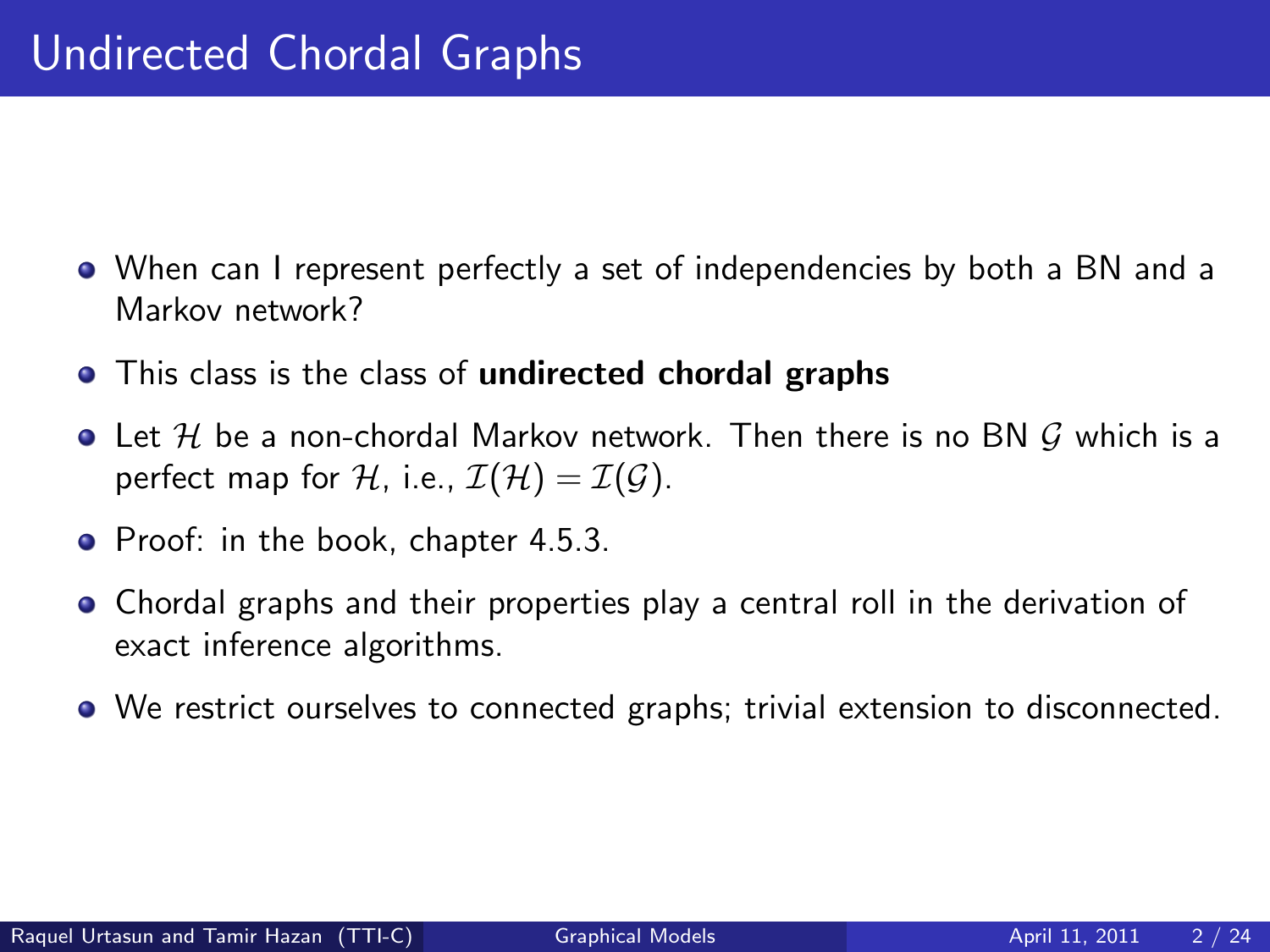#### Reminder on complete graphs

- $\bullet$  The complete graph  $K_n$  of order n is a simple graph with n vertices in which every vertex is adjacent to every other vertex.
- The complete graph on *n* has  $n(n-1)/2$  edges

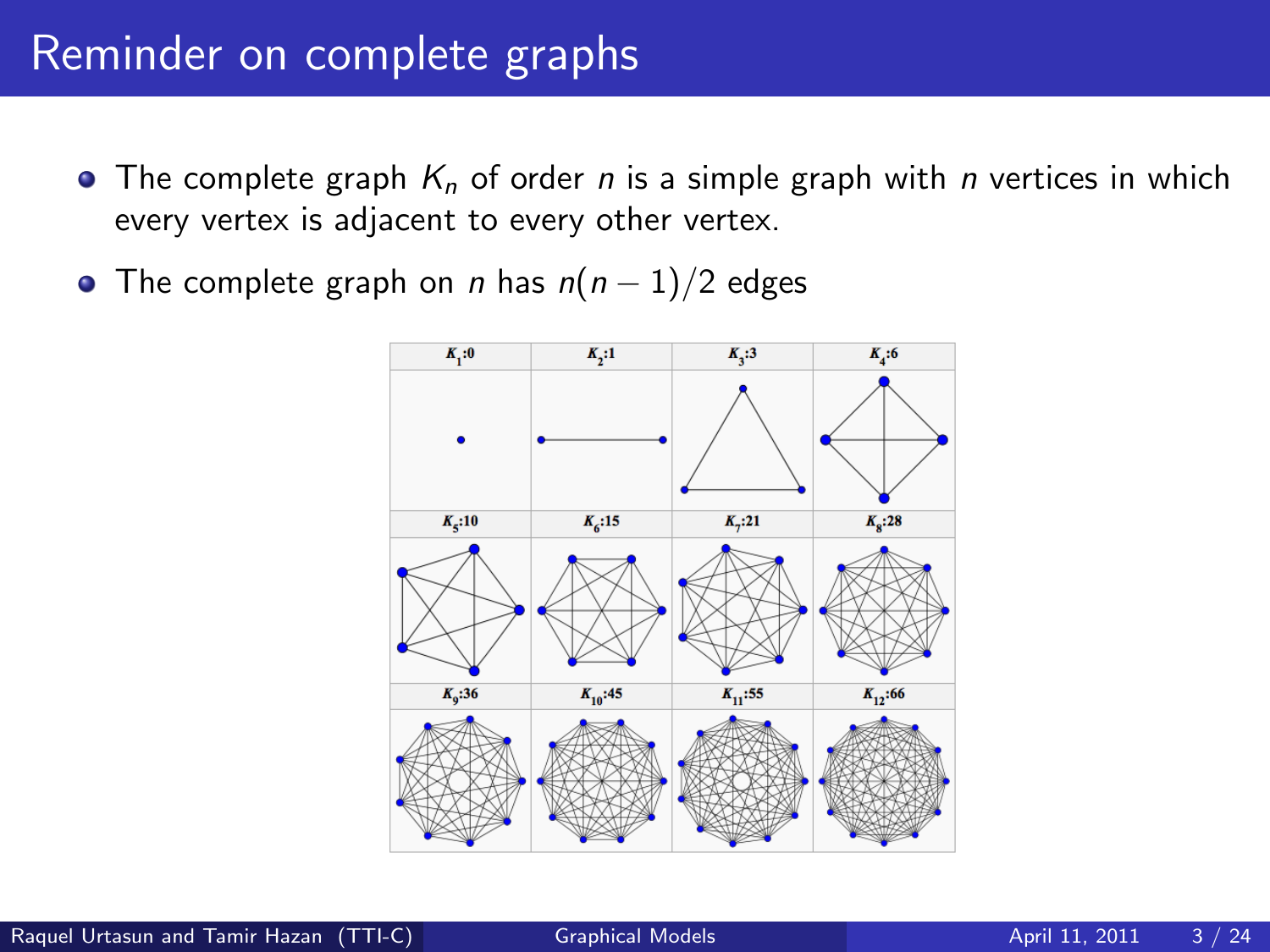- A clique in an undirected graph  $G = (V, E)$  is a subset of the vertex set  $C \subset V$ , such that for every two vertices in C, there exists an edge connecting the two.
- $\bullet$  This is equivalent to saying that the subgraph induced by C is complete.
- A maximal clique is a clique which does not exist exclusively within the vertex set of a larger clique.
- A maximum clique is a clique of the largest possible size in a given graph.
- $\bullet$  The clique number of a graph G is the number of vertices in a maximum clique in G.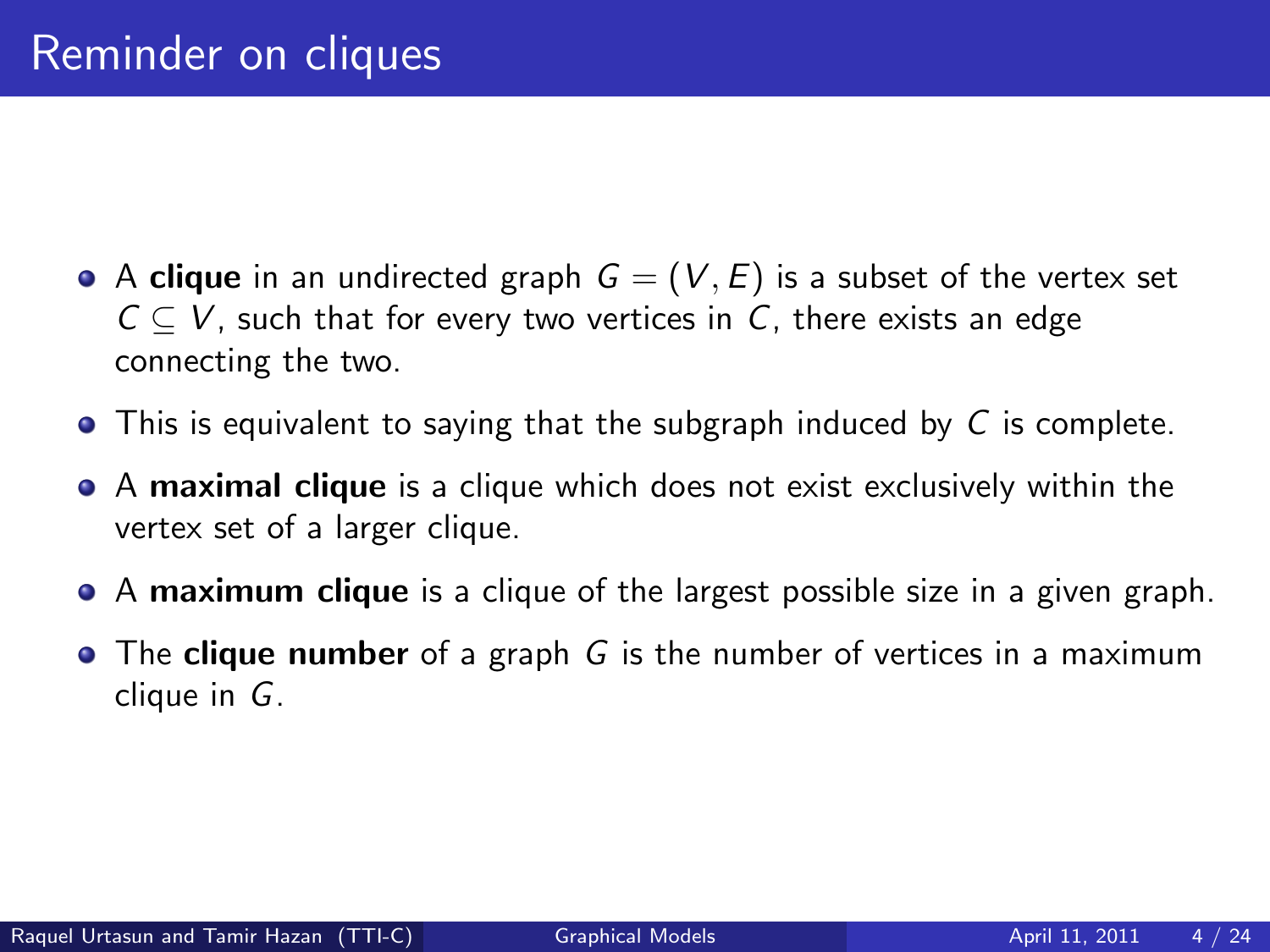## Example of cliques



- What's the clique number?
- What's the maximum clique? and the maximal cliques?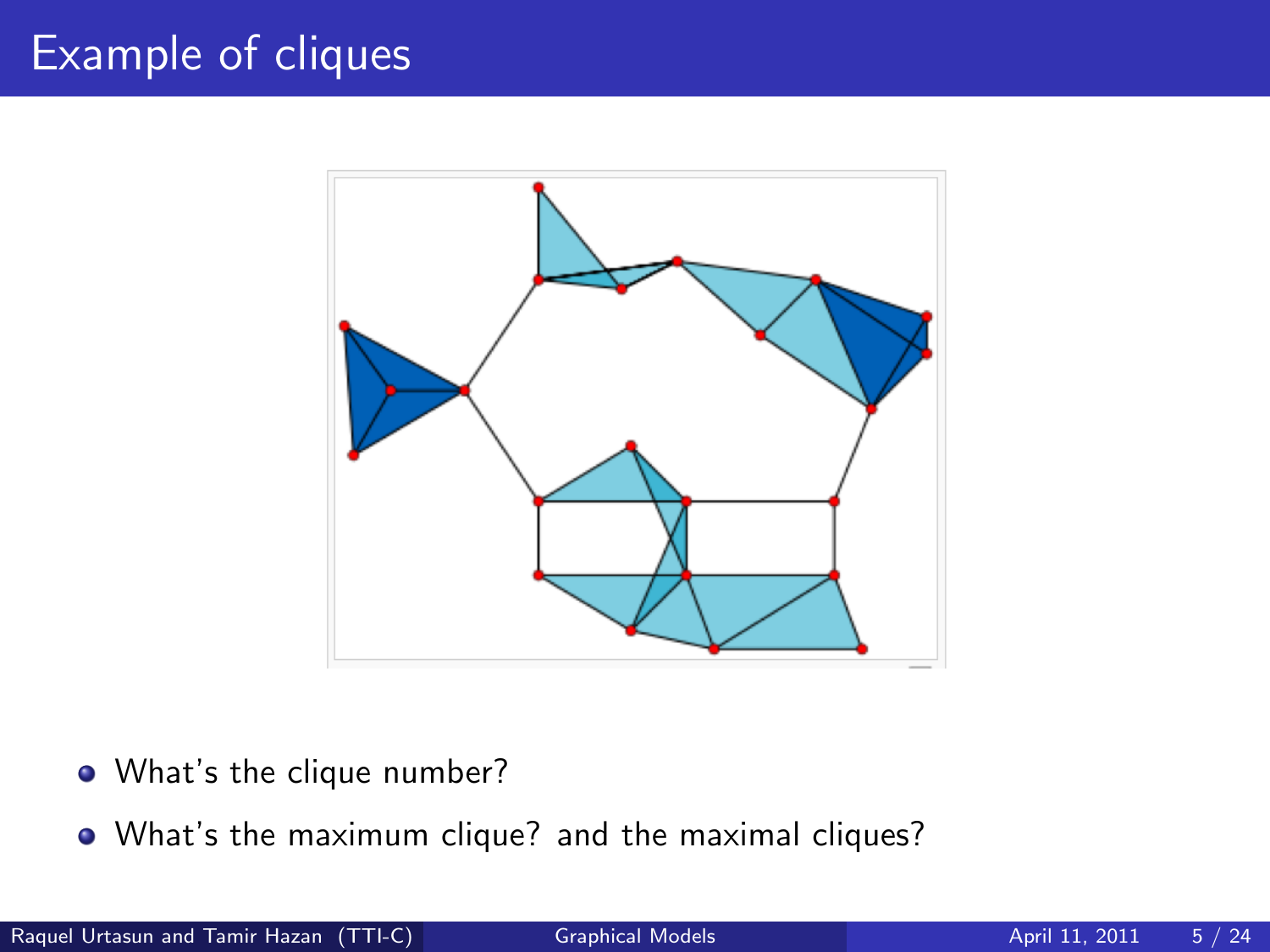- $\bullet$  We can decompose any connected chordal graph  $\mathcal H$  into a tree of cliques.
- $\bullet$  A tree of cliques T is one whose nodes are the maximal cliques in H,  $C_1, \cdots, C_k$ .
- $\bullet$  The structure of the clique precisely encodes the independencies in H.
- For disconnected graph, we have a set of forests, one per component.
- Let  ${\sf C}_i,{\sf C}_j$  be two cliques in the tree that are directly connected by an edge.
- We define  ${\sf S}_{i,j} = {\sf C}_i \cap {\sf C}_j$  a  ${\sf sepset}$  between  ${\sf C}_i$  and  ${\sf C}_j.$
- Let  $W_{<(i,j)}$   $(W_{<(j,i)})$  be all of the variables that appear on the  $C_i$   $(C_j)$  side of the edge.
- We can decompose  $\mathcal X$  into disjoint sets  $\mathbf W_{<(i,j)}, \mathbf W_{<(j,i)}, \mathbf S_{i,j}$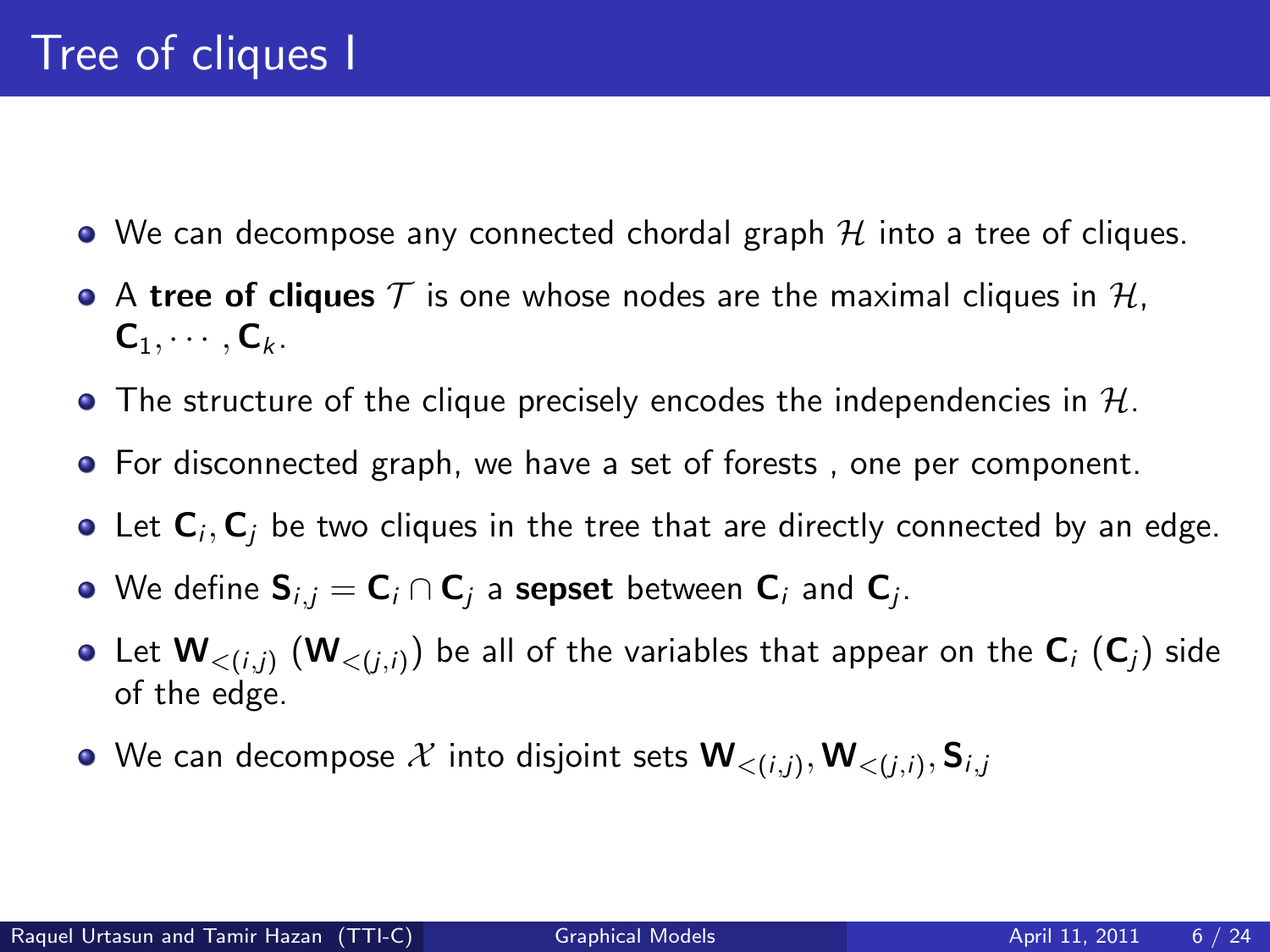We can now say that a tree  $T$  is a clique tree for H if

- Each node corresponds to a clique in  $H$ , and each maximal clique  $C_1, \cdots, C_k$  in H is a node in  $\mathcal T$
- Each sepset  $S_{i,j}$  separates  $W_{\leq (i,j)}$  and  $W_{\leq (i,j)}$

Note that this implies that each separator  $S_{i,j}$  renders its two sides conditionally independent in  $H$ .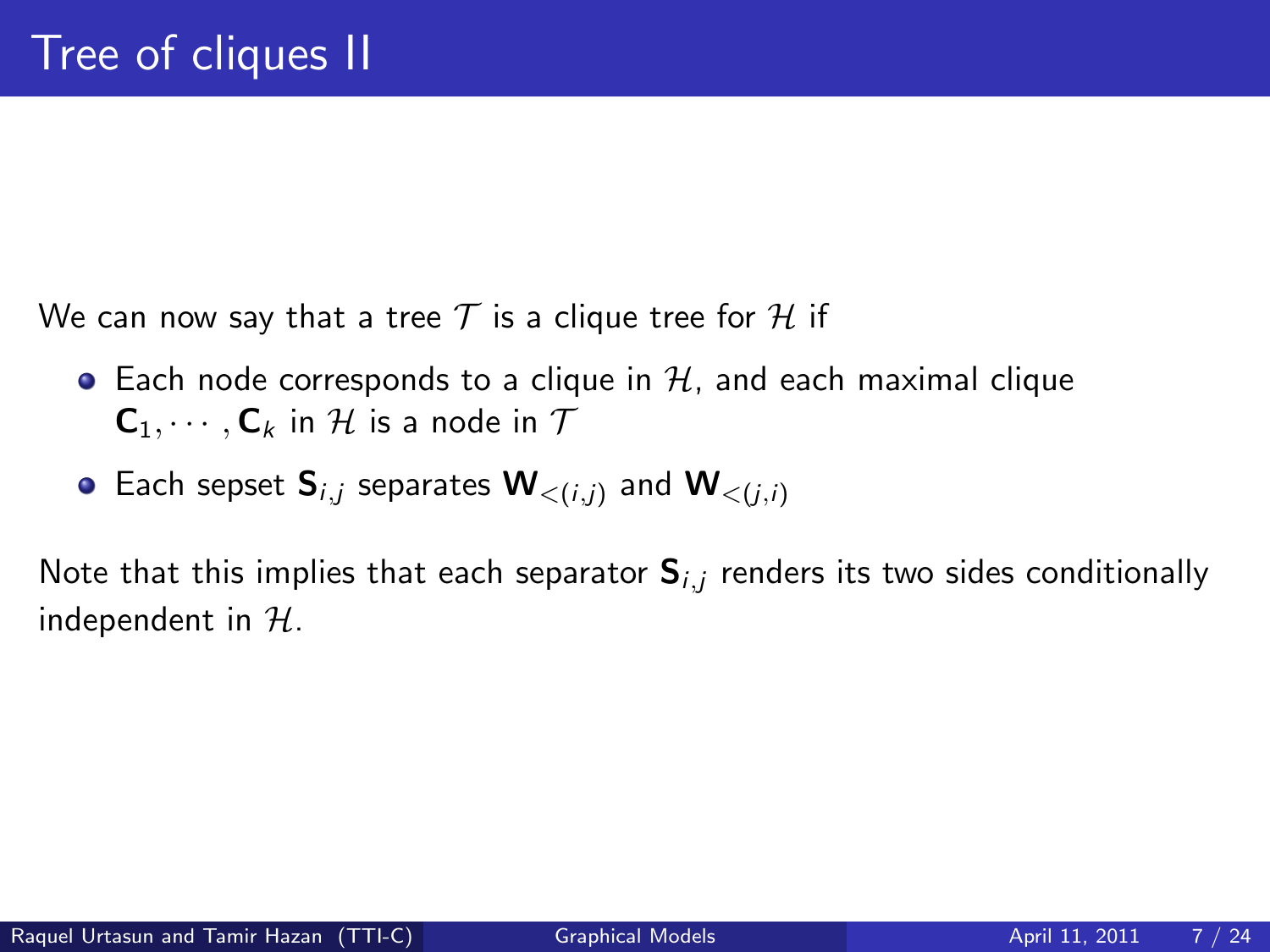## Example

- Let's revisit the previous example.
- $\bullet$  The undirected graph H is chordal and has the same number of edges as the BN which is also chordal



- The clique tree is simply a chain  ${A, B, C} \rightarrow {B, C, D} \rightarrow {C, D, E} \rightarrow {D, E, F}.$
- What's  $S_{1,2}$ ? and  $W_{\leq (1,2)}$ ? and  $W_{\leq (2,3)}$ ?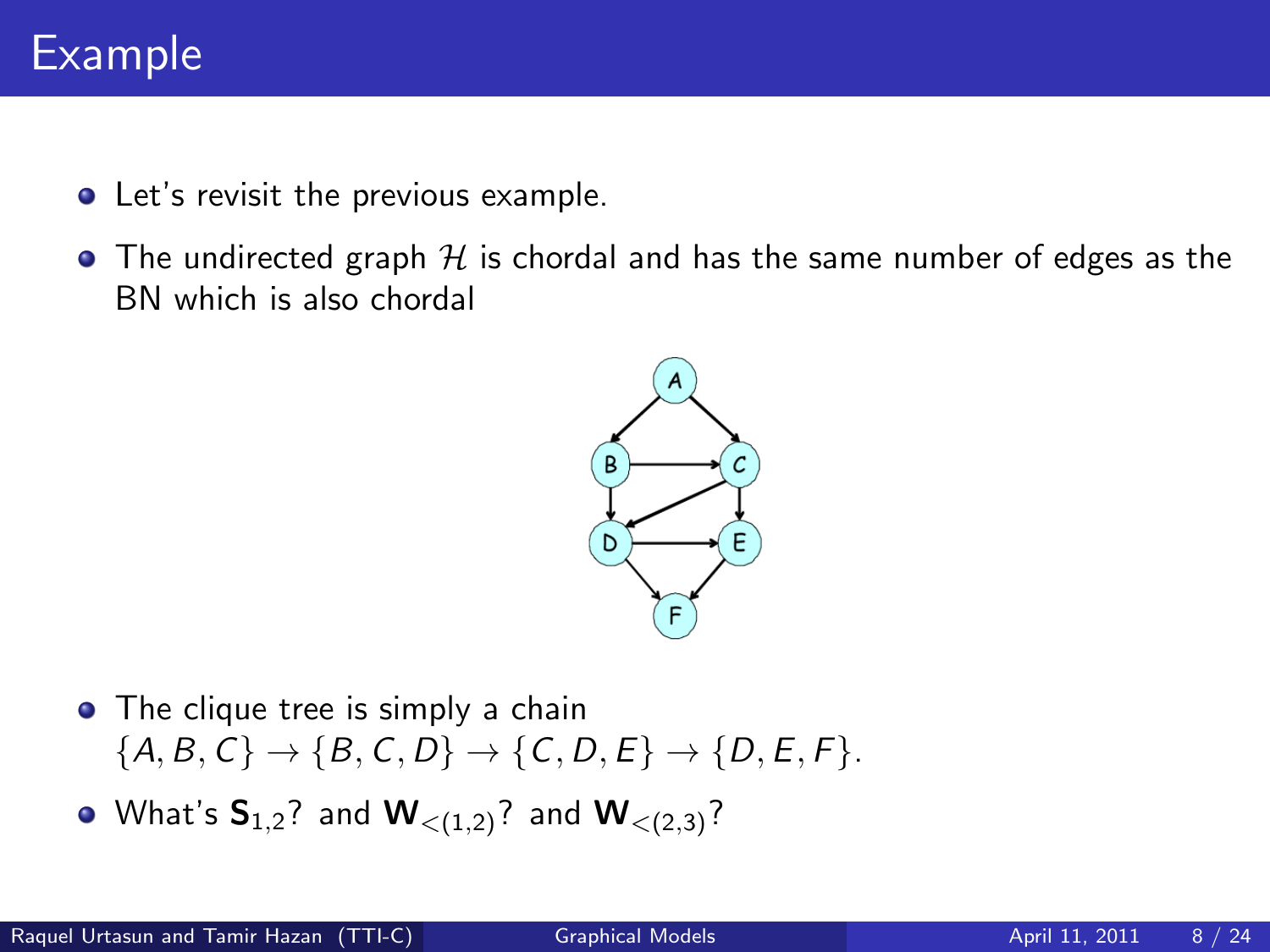- Every undirected chordal graph  $\mathcal H$  has a clique tree  $\mathcal T$ .
- Proof: Book, page 132
- $\bullet$  This means that the independencies in an undirected graph H can be captured perfectly in a BN if and only if  $H$  is chordal.
- $\bullet$  Let H be a chordal Markov network. Then there is a BN G such that  $\mathcal{I}(\mathcal{H}) = \mathcal{I}(\mathcal{G}).$
- Proof: Book, page 133.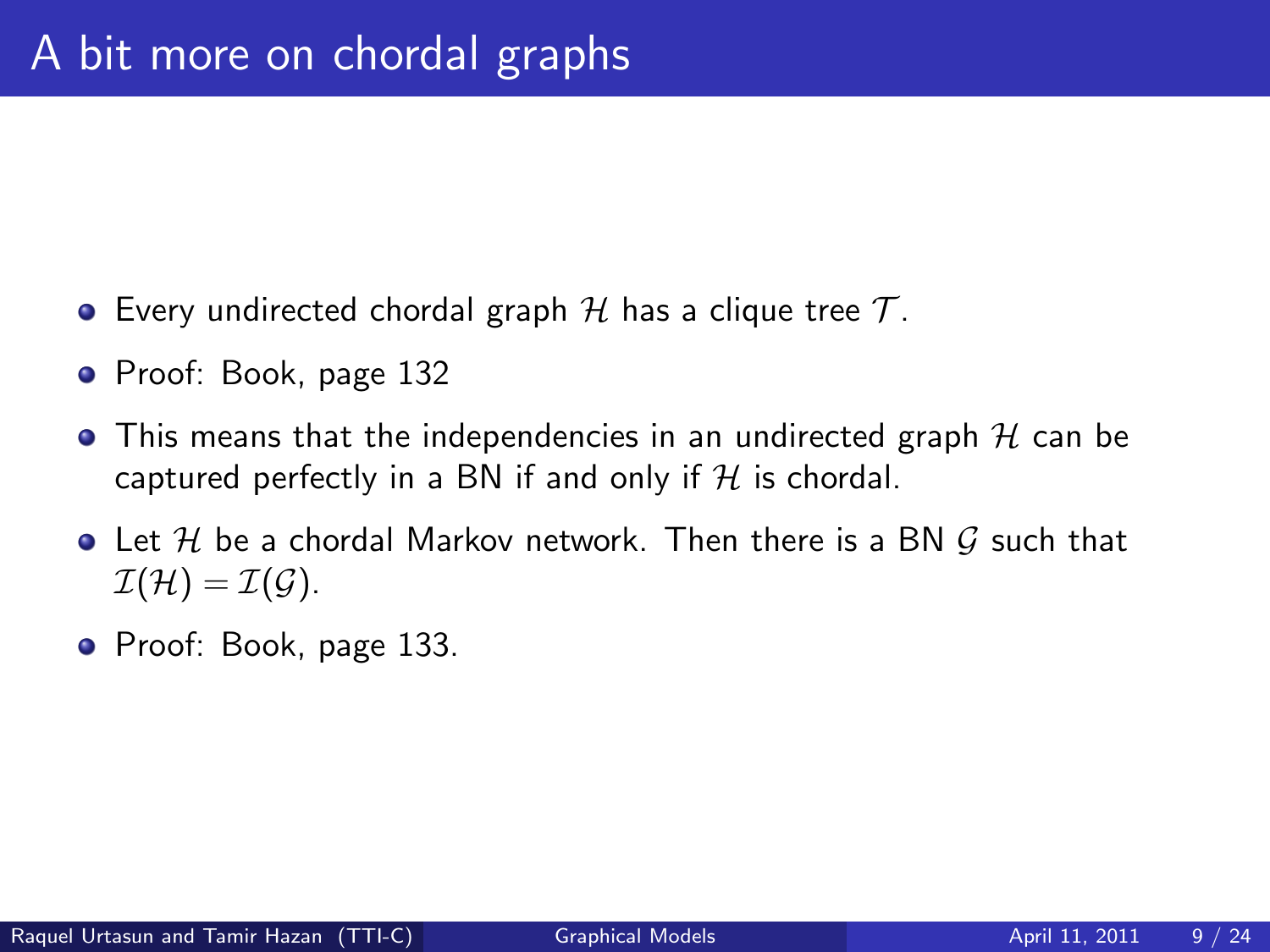

- The graph in (b) and it's moralized network encode precisely the same independencies
- There is no BN that encodes precisely the independencies in the non-chordal graph (a)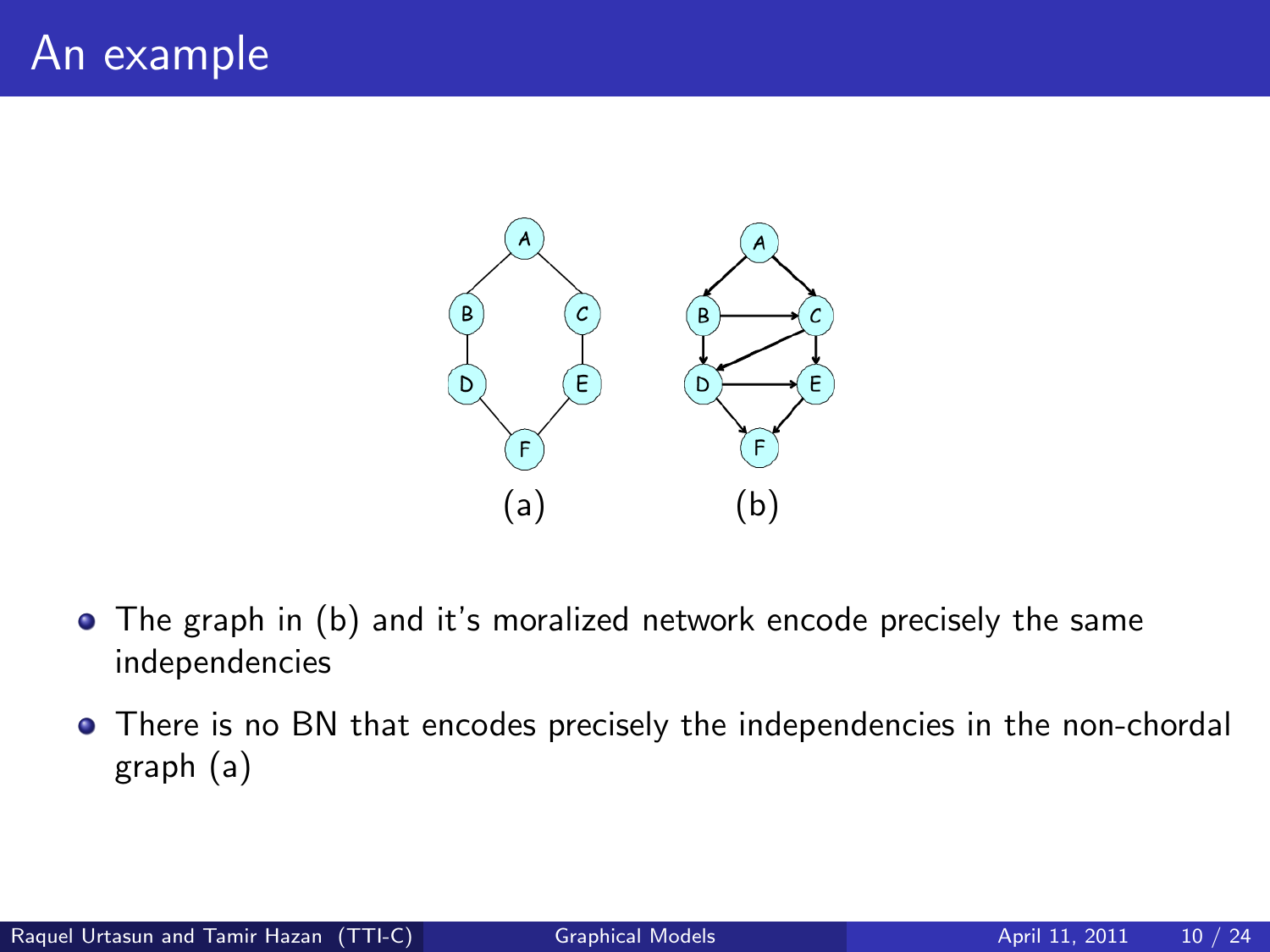- **•** Thus chordal graphs are the intersection between Markov networks and BN.
- The independencies in the graph can be represented exactly in both types of models if and only if the graph is chordal.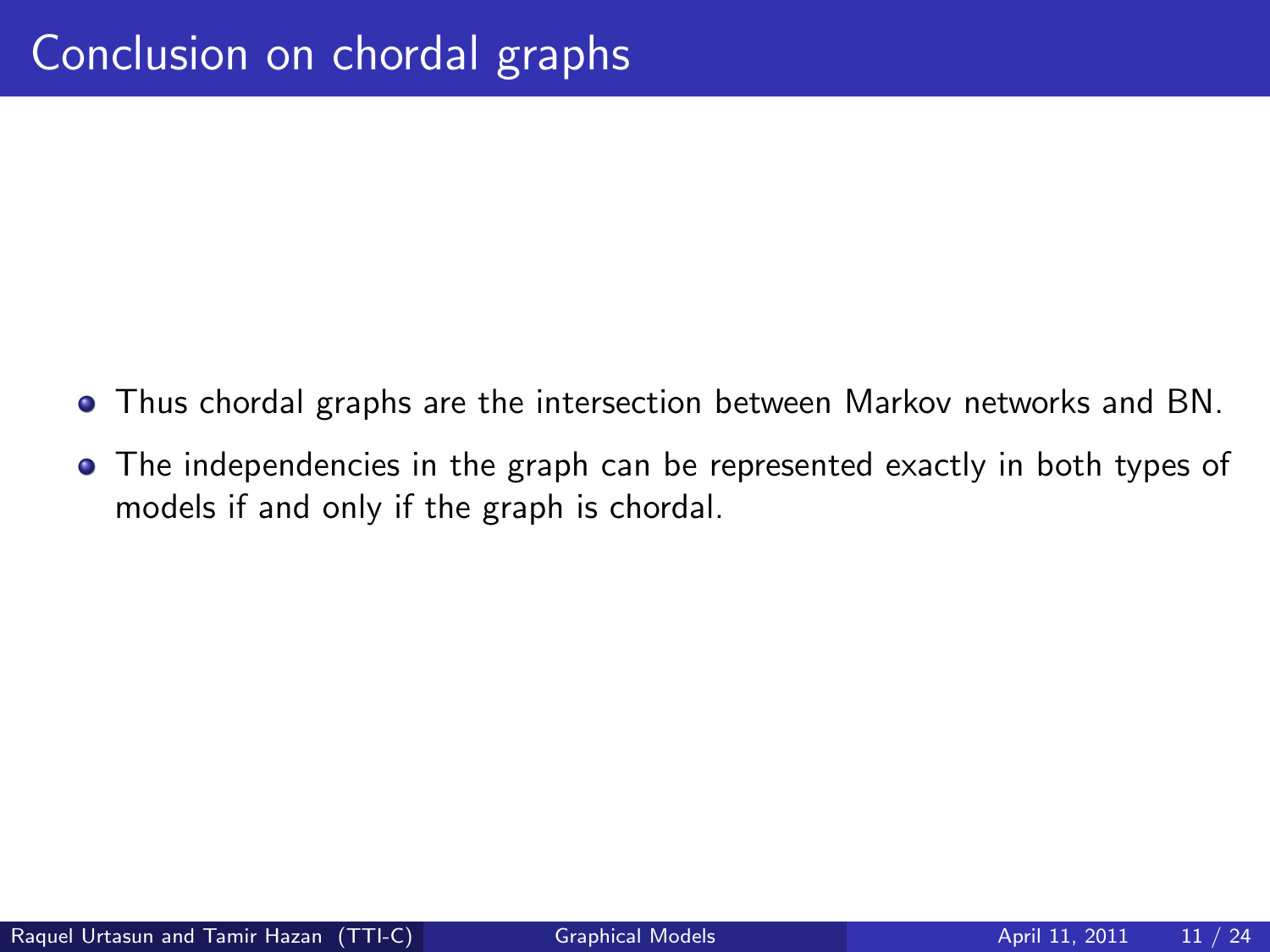So far we have talked about 2 distinct types of graphical models

- **•** Bayesian networks
- **•** Undirected graphical models or Markov networks

Both representations allow us to incorporate directed and undirected dependencies.

We can unify both representations by allowing models that represent both types of dependencies, e.g., Conditional Random Fields.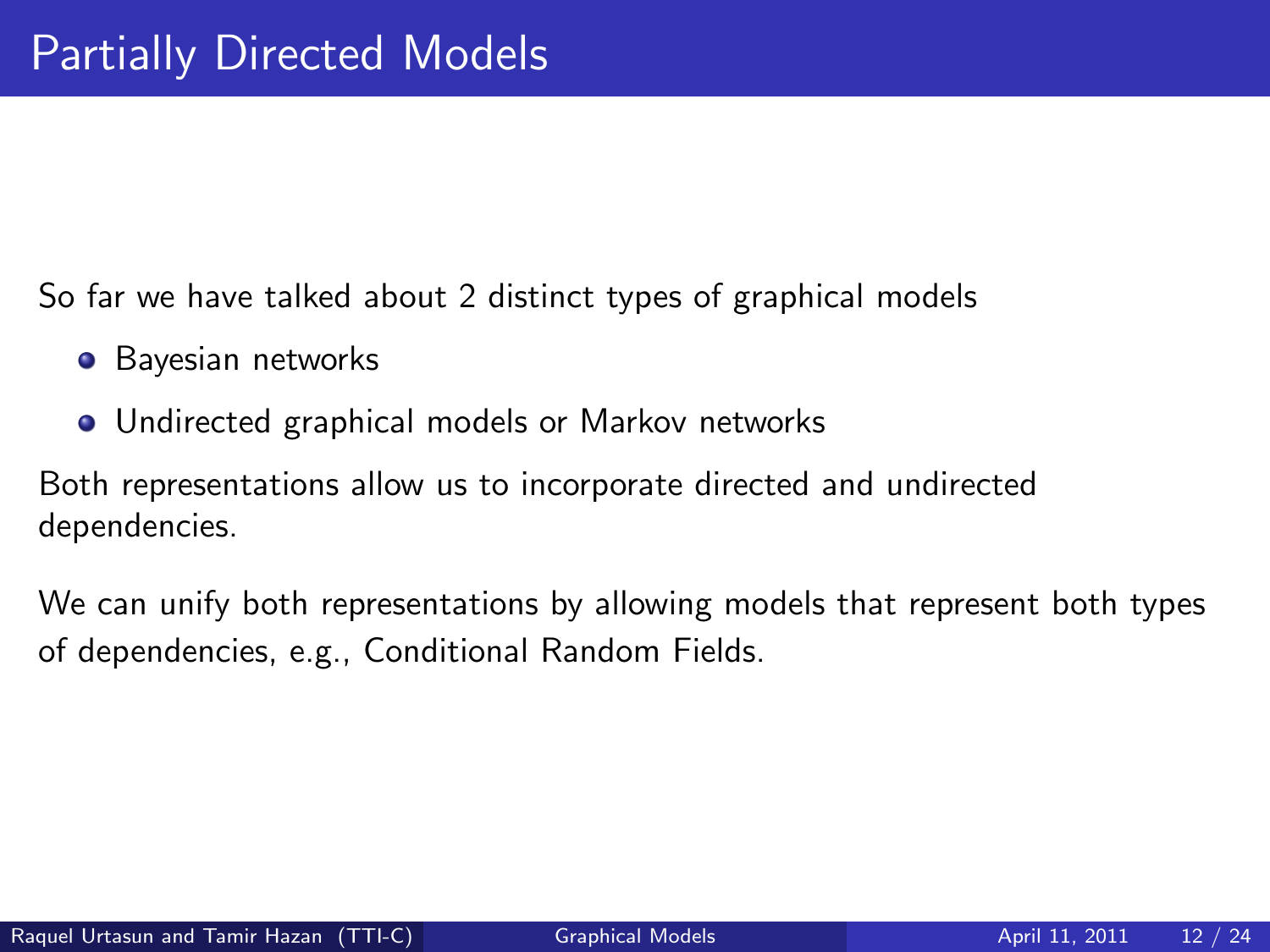- Markov networks encode a joint distribution over  $\mathcal{X}$ .
- The same undirected graph can be used to describe conditional distributions  $P(Y|X)$ .
- Y is a set of target variables.
- X is a set of observable variables.
- Both **X** and **Y** are disjoint.
- **•** This representation is usually called a **Conditional Random Field (CRF)**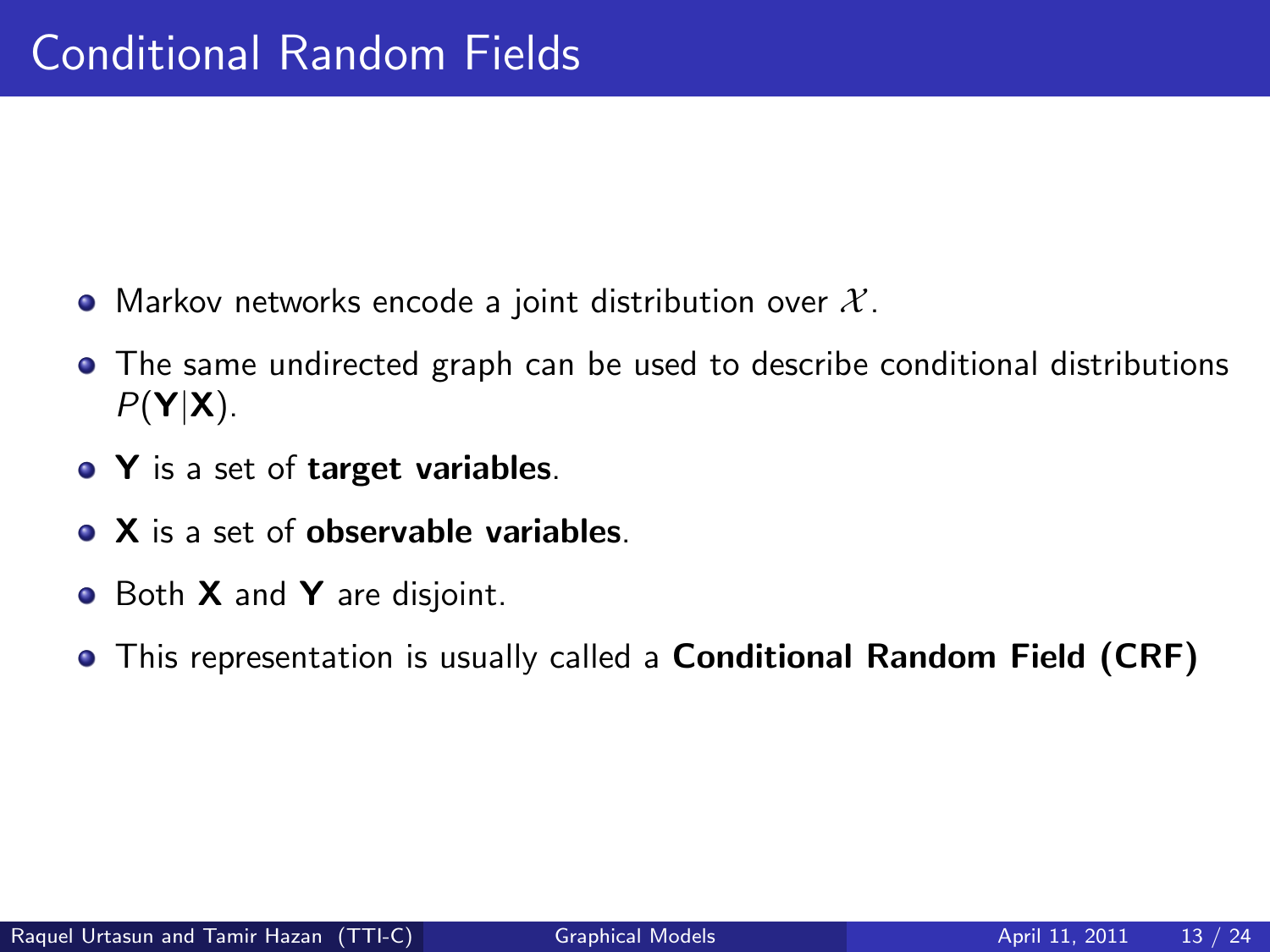- CRF is an undirected graph whose nodes correspond to  $Y \cup X$ .
- **•** The graph is parameterized with a set of factors  $\phi_1(\mathbf{D}_1), \cdots, \phi_m(\mathbf{D}_m)$ .
- The graph can also be encoded with features  $f(\mathbf{D}_i)$ .
- The difference: instead of encoding  $P(Y, X)$  it encodes  $P(Y|X)$ .
- $\bullet$  This is important, as it avoid representing  $P(X)$ .
- **•** This is done by disallowing potentials that encode only variables on **X**.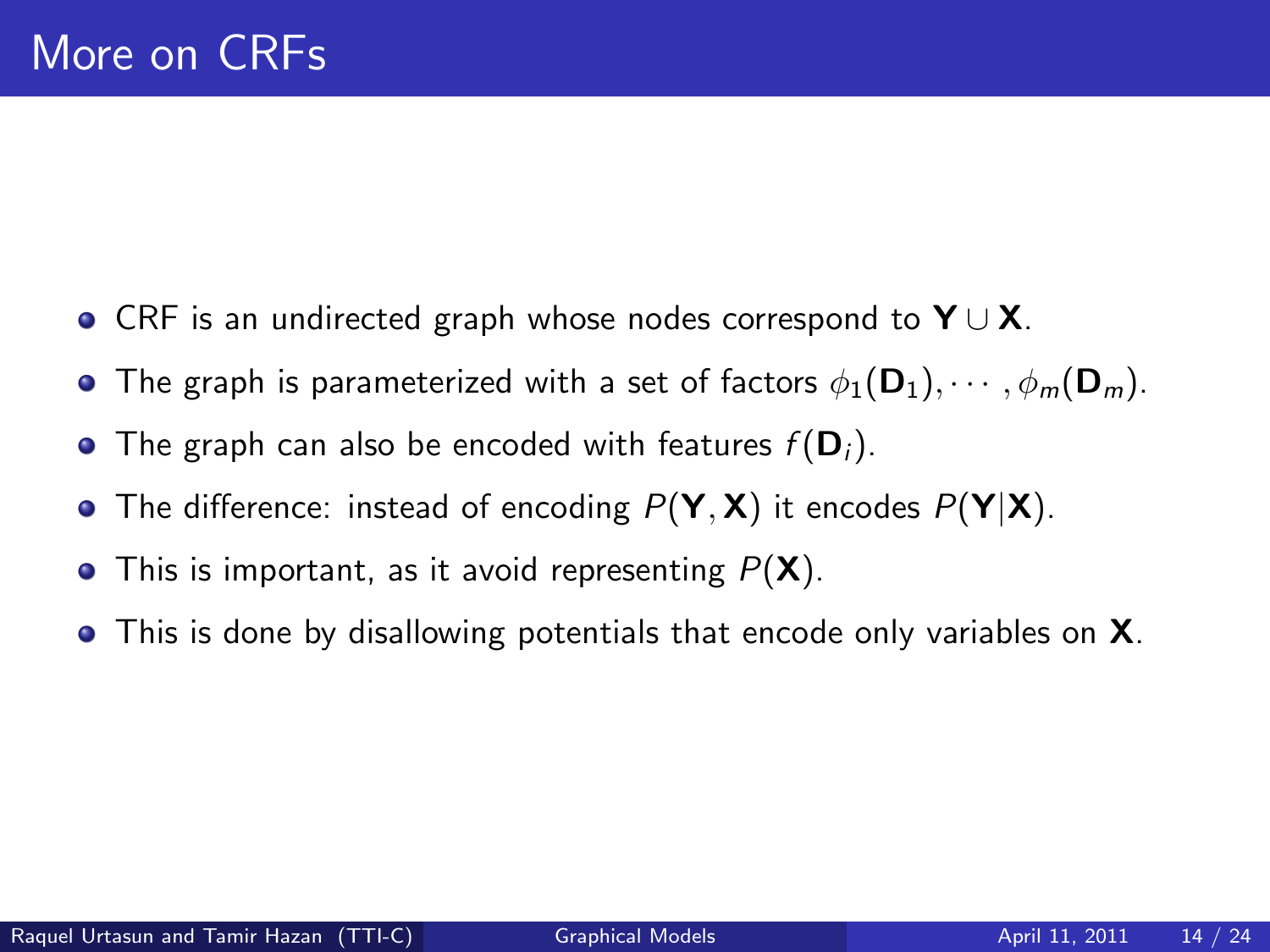## Formal definition

A CRF is an undirected graph H whose nodes correspond to  $X \cap Y$ ; and the network is annotated with factors  $\phi(\mathbf{D}_1), \cdots, \phi_m(\mathbf{D}_m)$  such that  $\mathbf{D}_i \nsubseteq \mathbf{X}$ . The network encodes the conditional distribution

$$
P(\mathbf{Y}|\mathbf{X}) = \frac{1}{Z(\mathbf{X})}\hat{P}(\mathbf{X}, \mathbf{Y}) = \frac{1}{Z(\mathbf{X})}\prod_{i=1}^{m} \phi_i(\mathbf{D}_i)
$$

with partition function

$$
Z(\mathbf{X}) = \sum_{\mathbf{Y}} \hat{P}(\mathbf{X}, \mathbf{Y}) = \sum_{\mathbf{Y}} \prod_{i=1}^{m} \phi_i(\mathbf{D}_i)
$$

- $\bullet$  Two variables in H are connected with an undirected edge if they appear together in the scope of some factor.
- The only difference with a standard Markov network is the partition function.
- Before marginalized over **X** and **Y**, now not.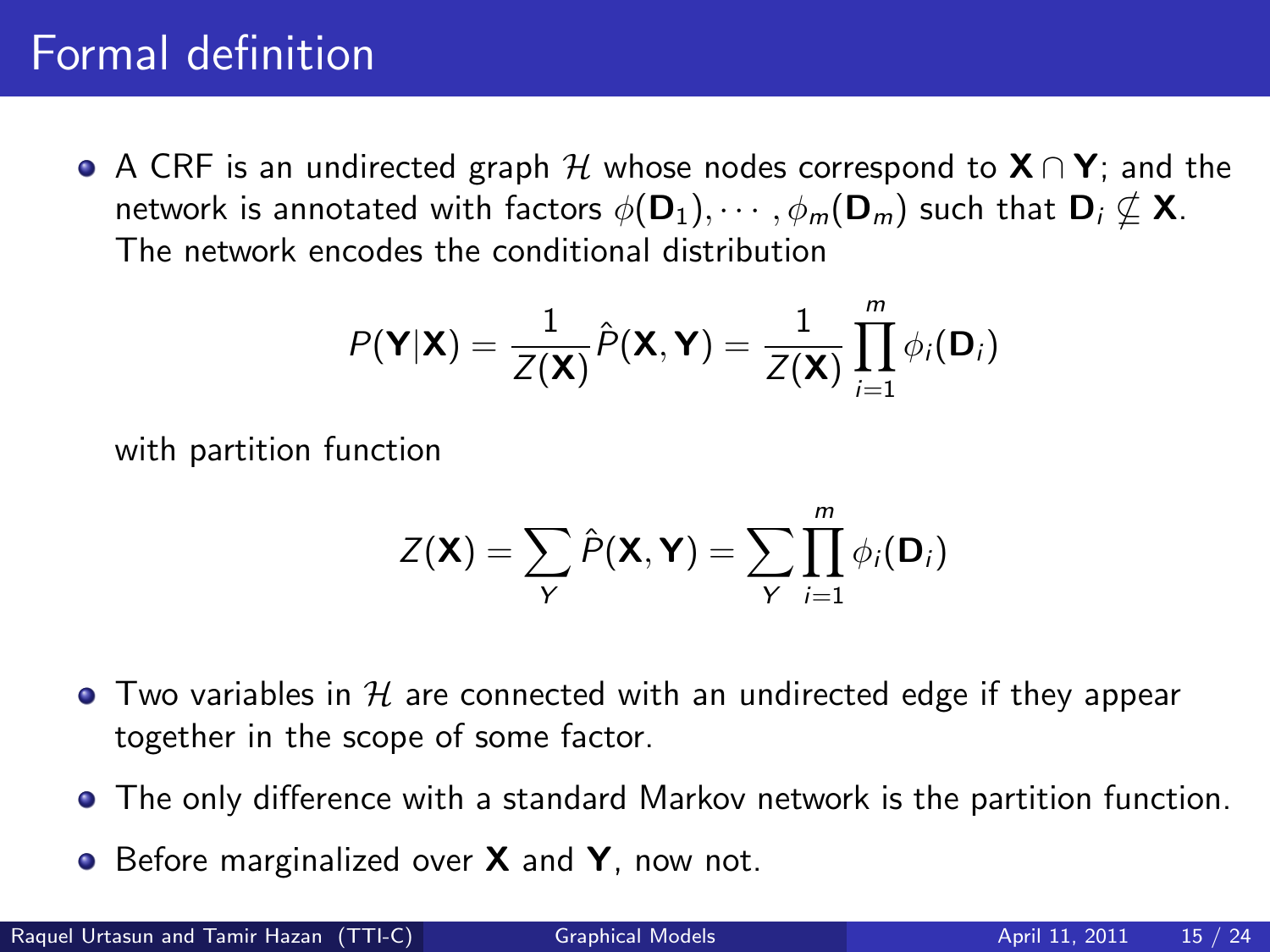## Simple Example of CRF



- What's the probability distribution in this case?
- And the partition function?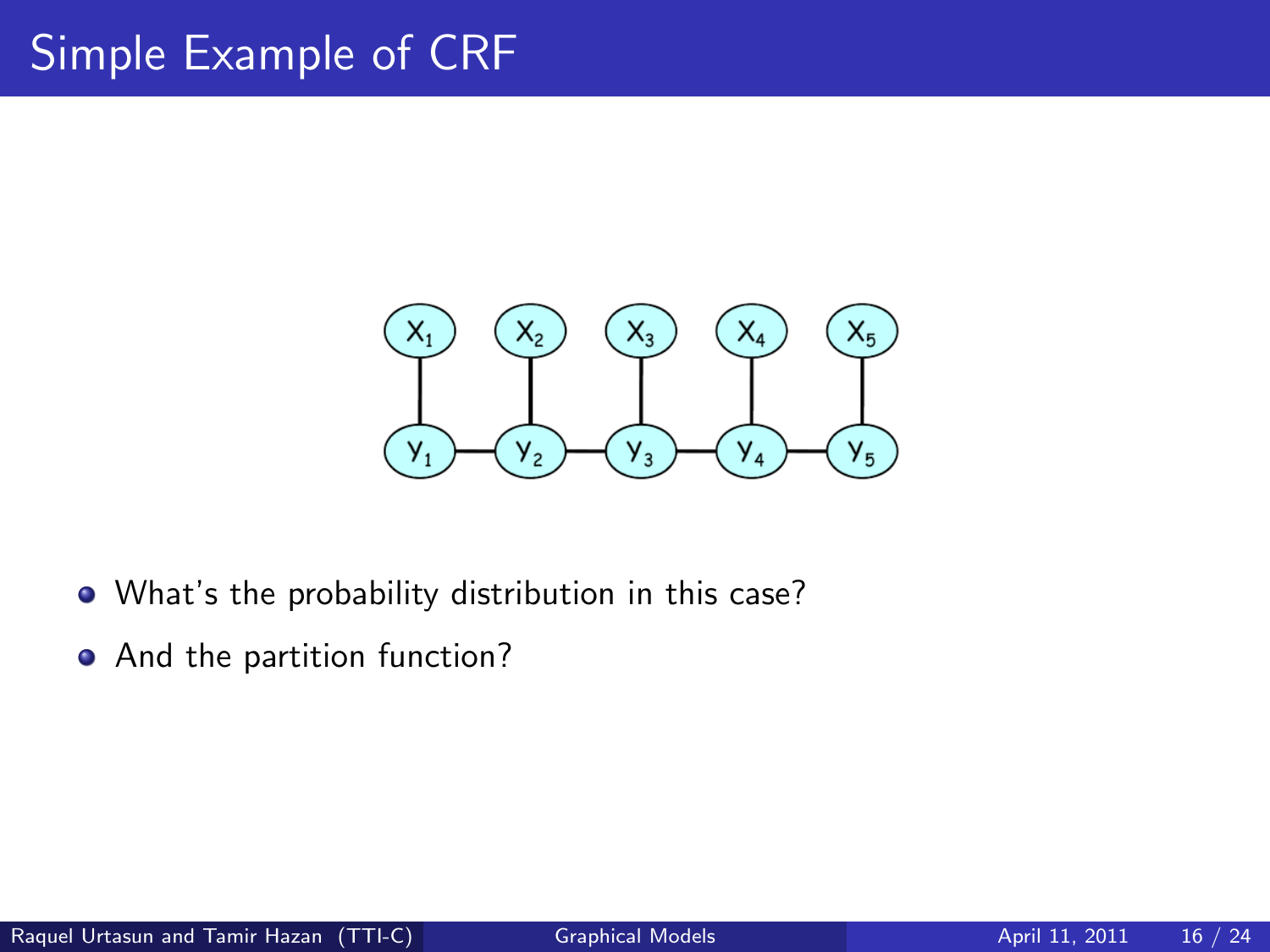#### Segmentation example





- If we represent segmentation with a CRF, what's the prob. distribution?
- And the partition function?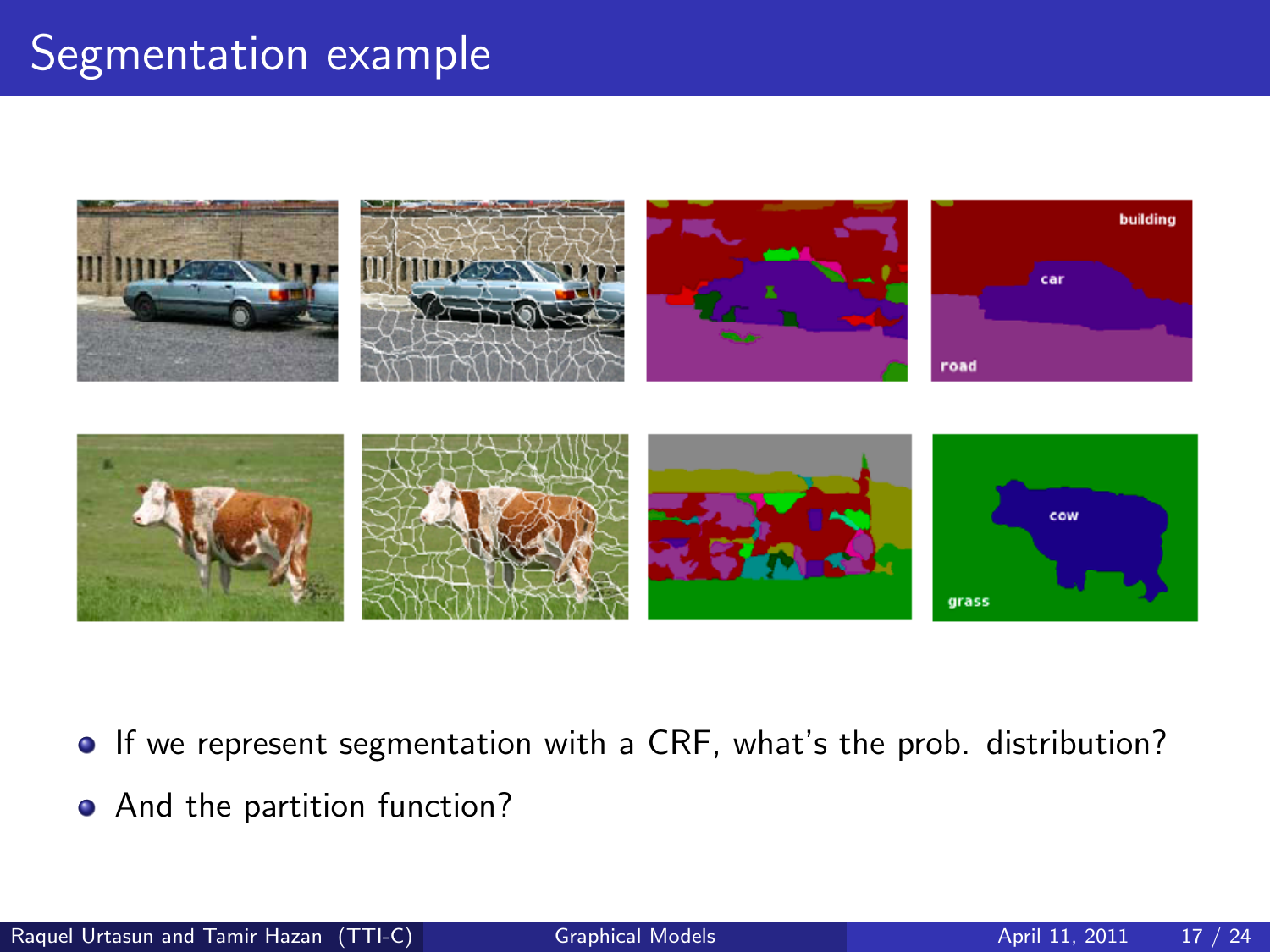- Unlike the definition of a conditional Bayesian network, the structure of the CRF might contain edges between the **X** variables.
- This happens when two such variables appear together in a factor that also contains a target variable.
- $\bullet$  However, the edges between  $X_i$  do not encode anything about the distribution  $p(\mathbf{X})$ .
- Not encoding  $p(X)$  is the main strength of this technique, e.g., if X is the image, then we will need to encode the distribution of natural images!
- We can now encode a rich set of features, without worrying of their distribution.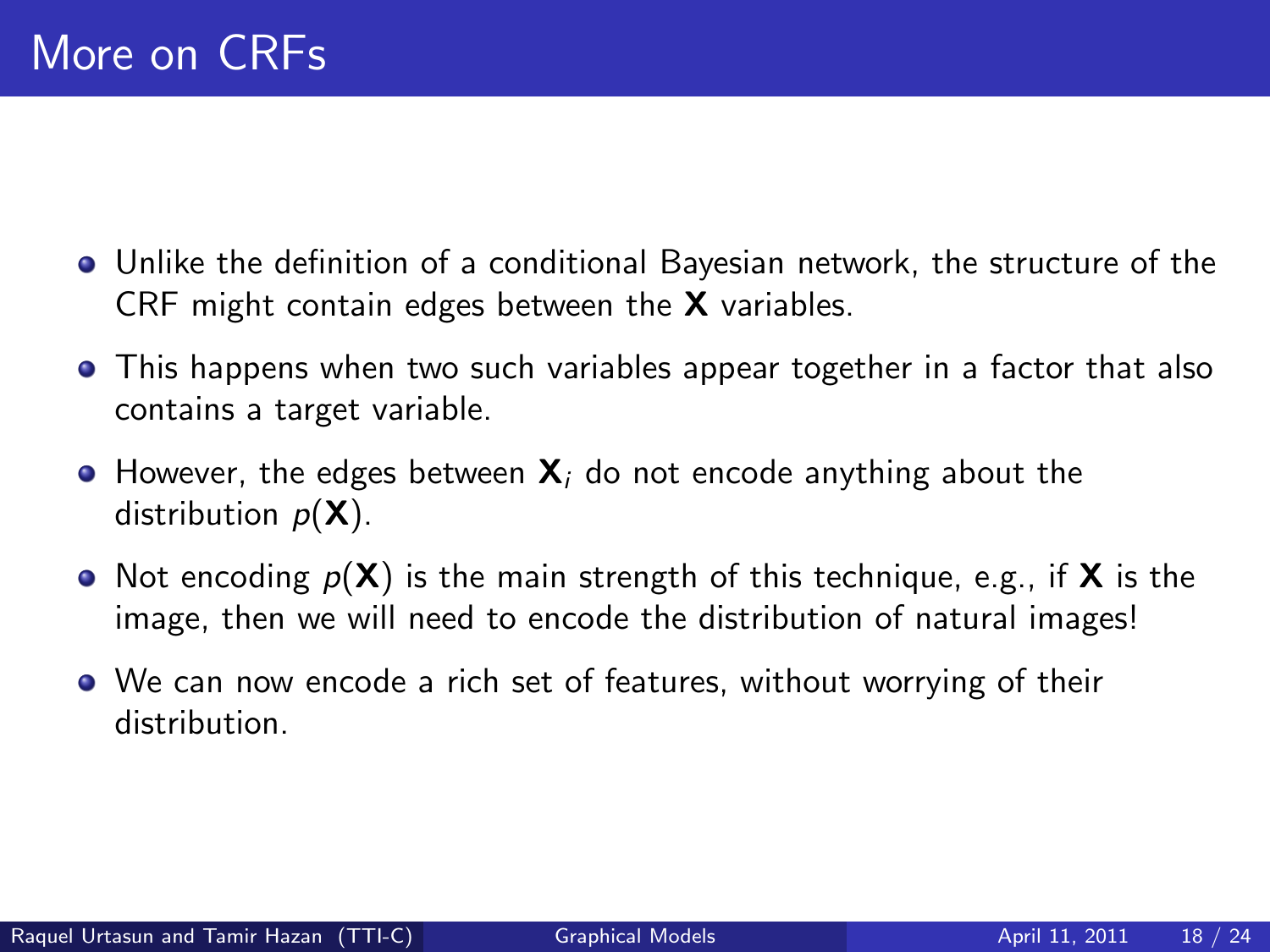#### CRF as a Partially Directed Model

- We can view it as a Markov network where some of the edges are directed, i.e., those from  $X$  to  $Y$ .
- Let  $\mathbf{X} = \{X_1, \cdots, X_n\}$  and  $\mathbf{Y} = \{Y\}$  be binary variables with potentials defined via a log-linear model

$$
\phi_i(X_i, Y) = \exp\{w_i 11\{X_i = 1, Y = 1\}\} \qquad \phi_0(Y) = \exp\{w_0 11\{Y = 1\}\}
$$

- We can compute the unnormalized conditional probability  $\hat{P}(Y=1|x_1,\dots,x_n)$  and  $\hat{P}(Y=0|x_1,\dots,x_n)$ .
- **Computing the partition function we can show that**

$$
P(Y = 1 | x_1, \cdots, x_n) = sigmoid\left(w_0 + \sum_{i=1}^n w_i x_i\right)
$$

- $\bullet$  The CPD is not a table, but it is induced by a set of parameters  $w_i$  whose number is linear, instead of exponential with the number of parents.
- This type of CPD is called **logistic CPD**.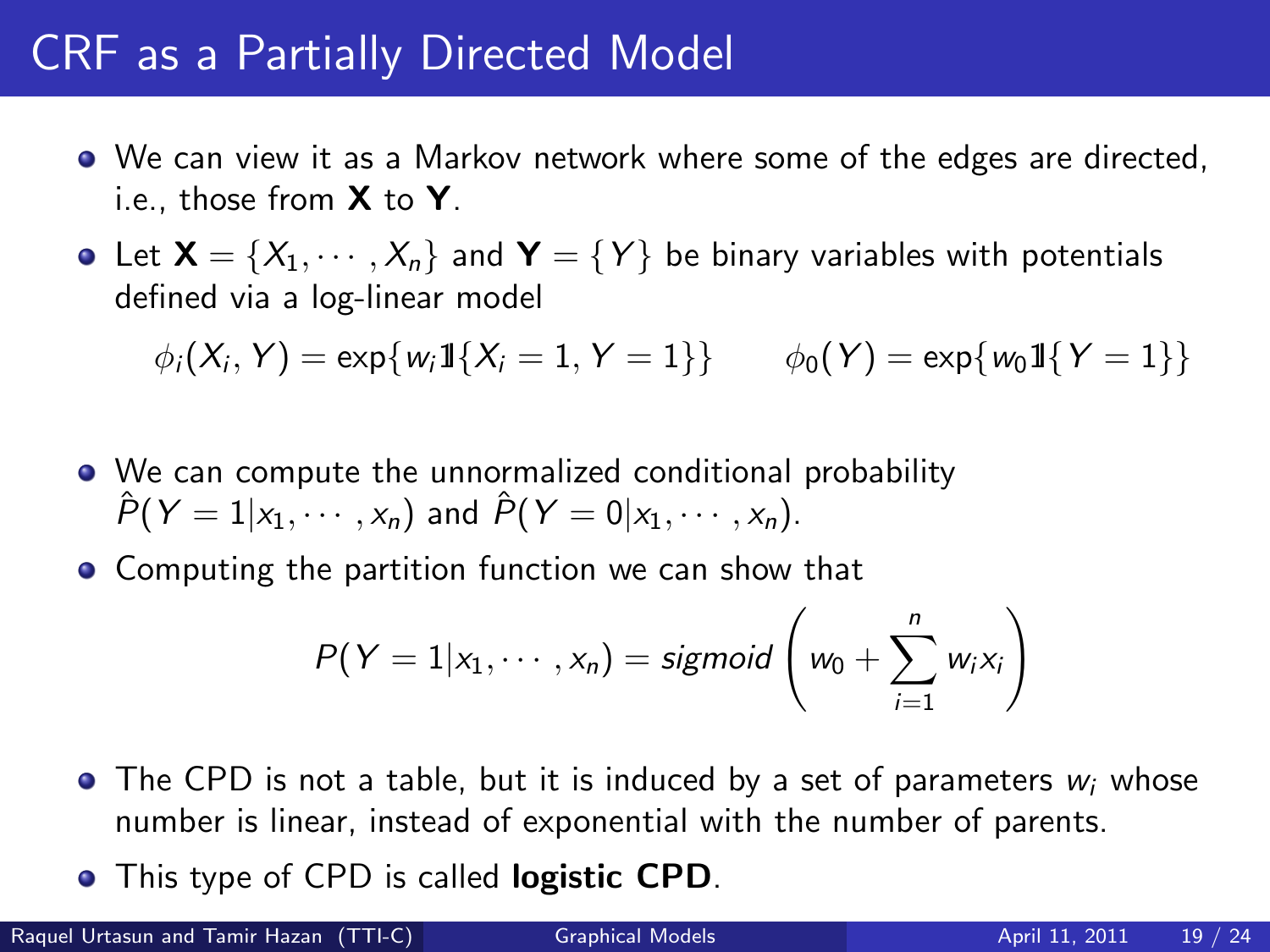#### CRF as a Partially Directed Model II

Any CRF can be viewed as a partially directed graph, where the edges from X to Y are directed and parameterized using logistic CPDs.



- This is not equivalent to a fully directed model, as the unnormalized marginal measure of  $\mathbf Y$  depends on the entire parameterization of the chain.
- A conditional BN for this distribution would require edges from all of the variables in **X** to each of the variables  $\mathbf{Y}_i$ , loosing much of the structure.

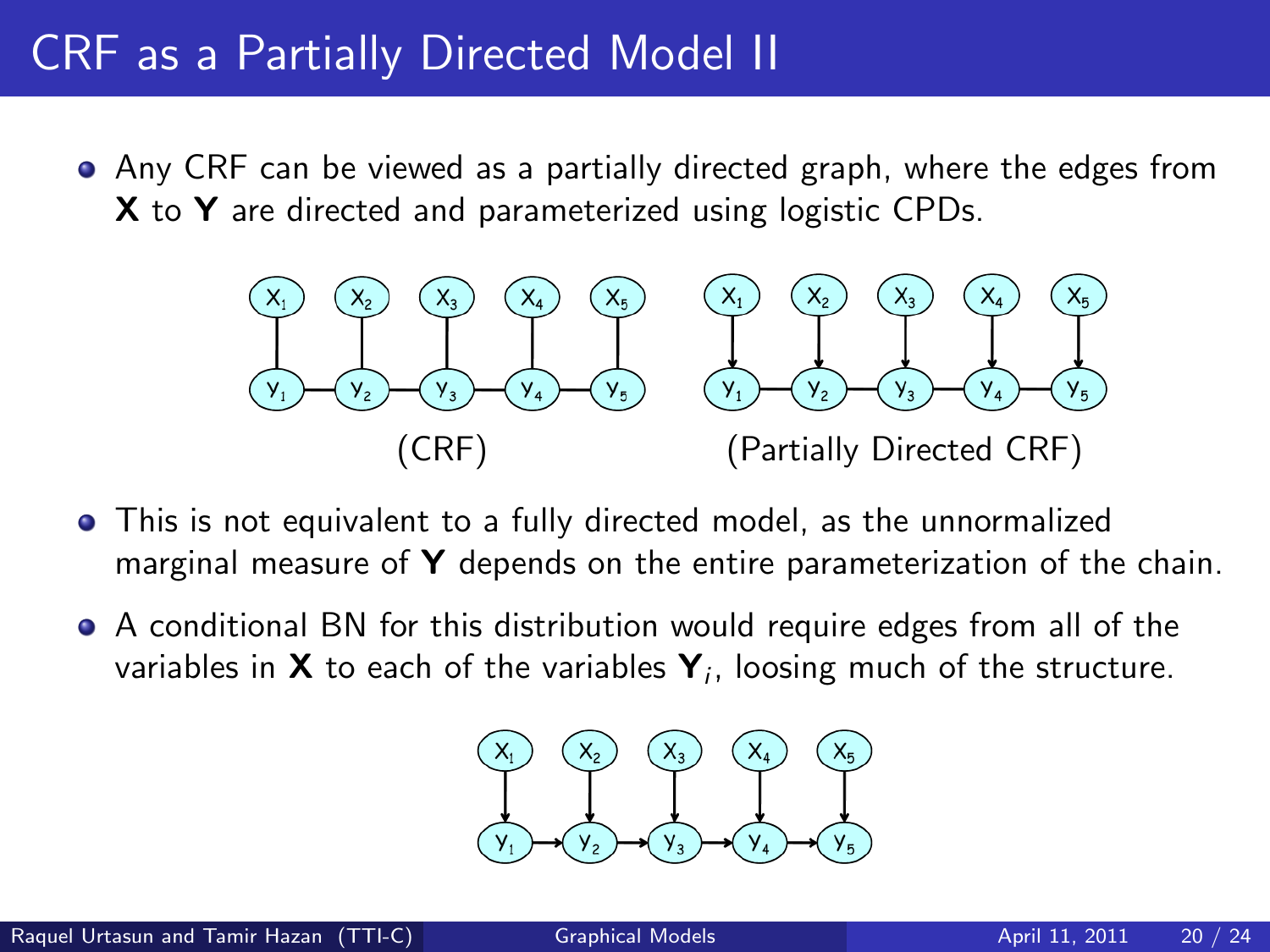- Name entity recognition task: one target variable for each word, which encodes the possible labels of that word.
- Each word represent with  $X_i$ .
- Each target variable is connected to a set of features variables that capture properties relevant to the task.
- **•** Entities sometimes span multiple words.
- **•** Type not always obvious from e.g., New York vs New York Times.
- The targets are for example "B-person, I-person, B-location, I-location, B-organization, I-organization, others".
- Having beginning (B) and outcome (I) allows the model to segment adjacent entities.
- How can we represent this?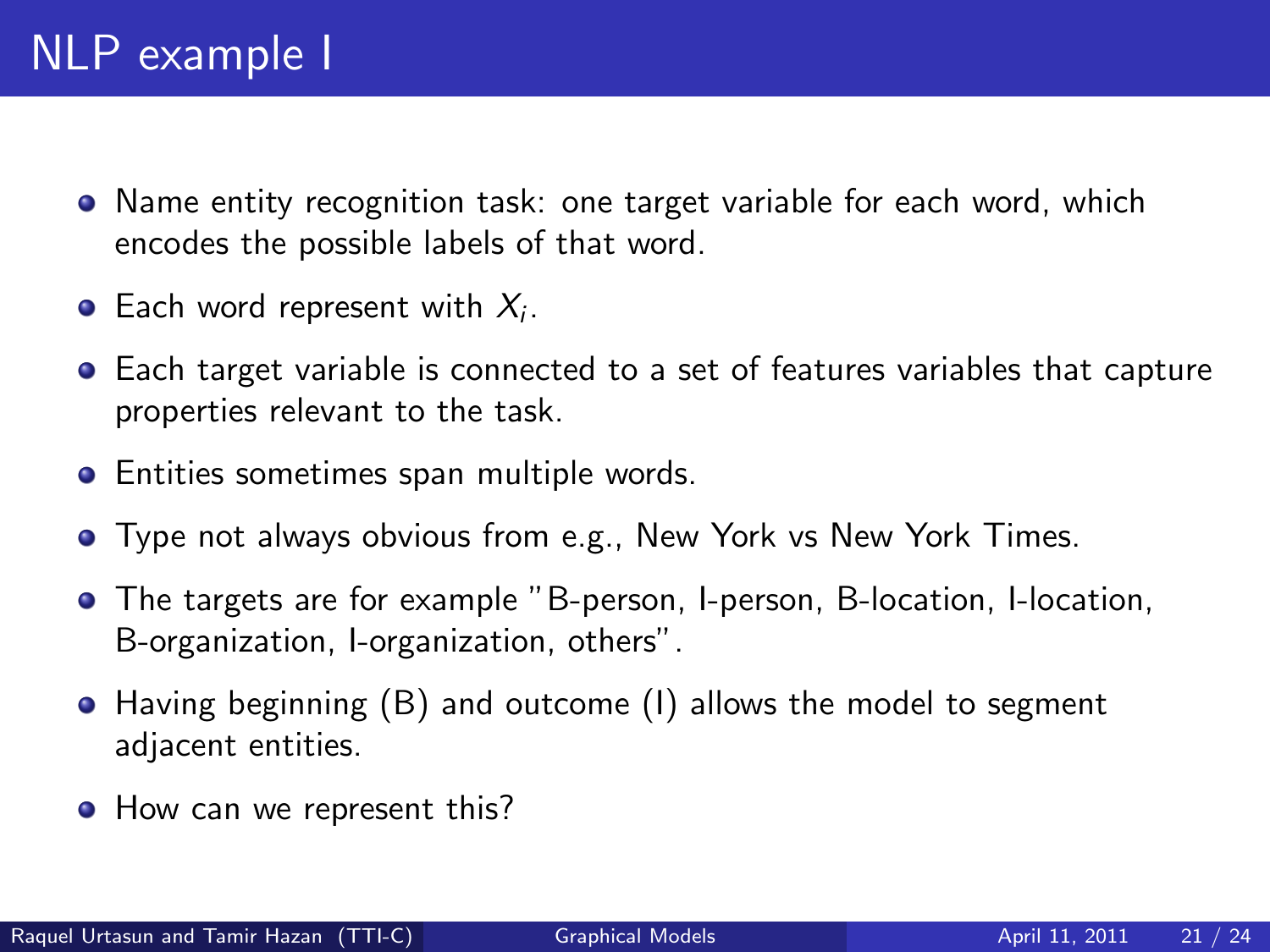# NLP example II

This is typically represented having two factors for each word

- $\phi_t^1(\mathsf{Y}_t,\mathsf{Y}_{t+1})$  represents dependencies between neighboring target variables.
- $\phi_t^2(\mathsf{Y}_t,\mathsf{X}_1,\cdots,\mathsf{X}_\mathcal{T})$  represents dependencies between a target and its context in the word sequence.

Usually encoded using a log-linear model and features for example

$$
f_t(Y_t, X_t) = 1\{Y_t = B - organization, X_t = times\}
$$

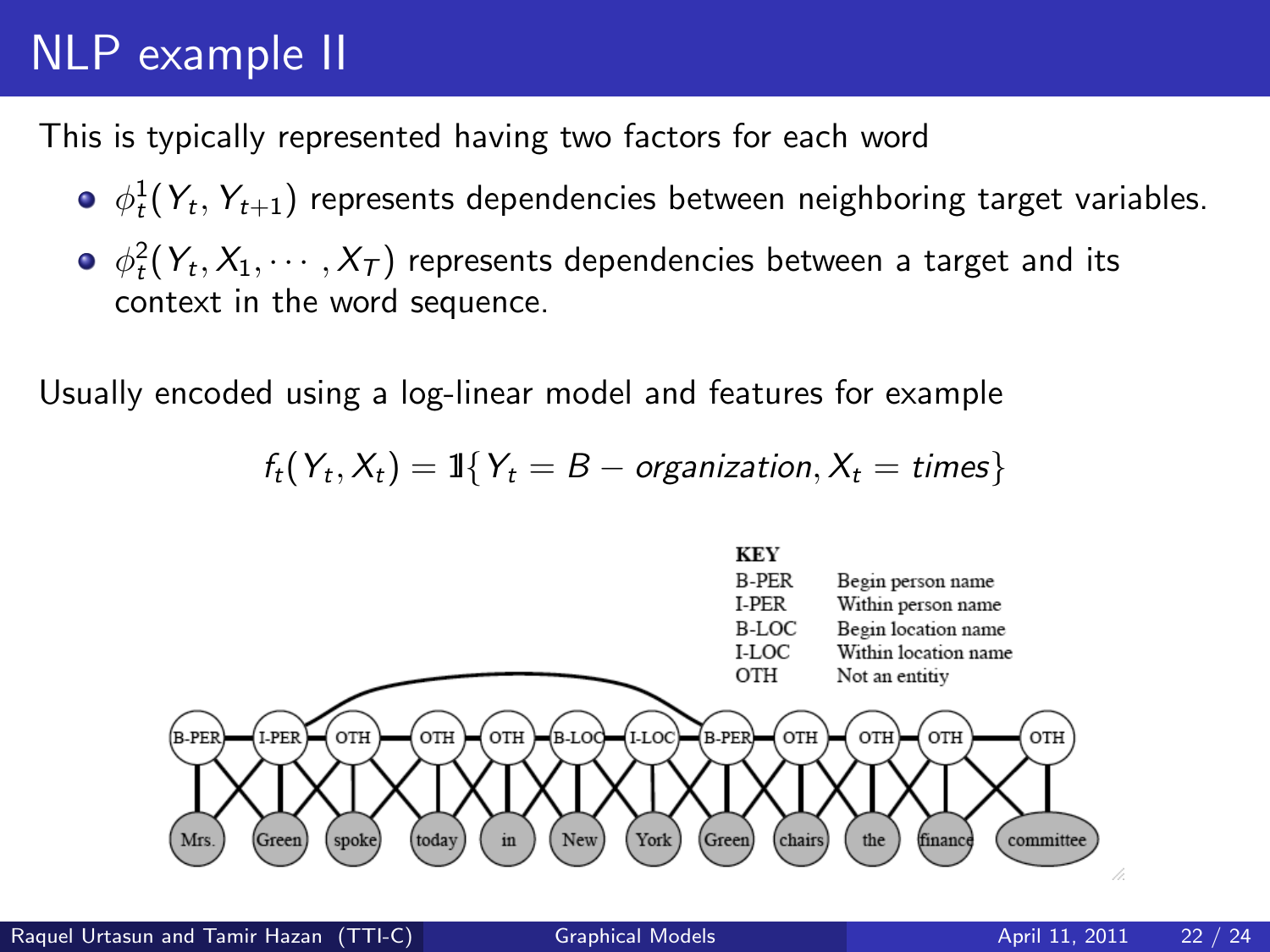- Logistic regression is the conditional analog of naive Bayes classifier
- The linear-chain CRF is the conditional analog of a hidden Markov model (HMM).